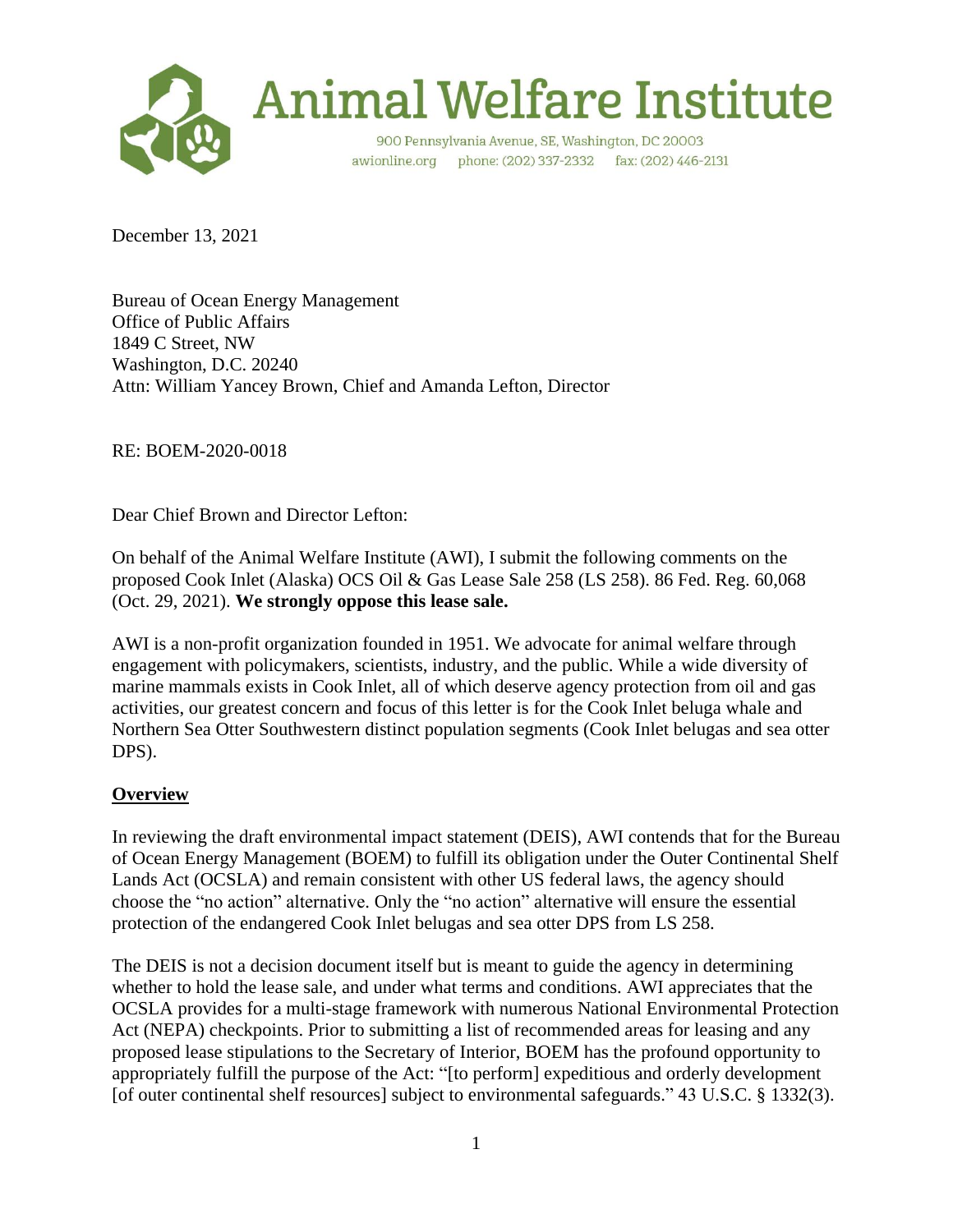However, BOEM should not assume future NEPA documents produced closer to the final stages of development (i.e., prior to approving any exploration plans or development production plans) will ensure both environmentally and economically sound management. This stage is critical in determining whether to expend further governmental resources under OCSLA for the purpose of a lease sale that includes critical habitat for the Cook Inlet belugas. BOEM should find that, because the lease sale includes Cook Inlet beluga critical habitat, the most appropriate action is the "no action" alternative.

#### **Major Concerns**

 $\overline{a}$ 

AWI has five major concerns with the DEIS prepared by BOEM and the chosen preferred alternative.

## **1. The Cook Inlet beluga whales, as an endangered DPS and depleted stock, must be afforded effective protection under US federal law**

The Cook Inlet beluga population has declined by nearly 80 percent<sup>1</sup> since 1979 and continues to decline at a rate of 2.3 percent annually.<sup>2</sup> In 2000, the Cook Inlet belugas were designated as depleted under the Marine Mammal Protection Act (MMPA) because the stock was (and continues to be) below its optimum sustainable population levels.<sup>3</sup> In 2008, the Cook Inlet belugas were listed as endangered under the Endangered Species Act (ESA).<sup>4</sup>

In 2011, the National Marine Fisheries Service (NMFS) designated two areas of Cook Inlet as critical habitat *because they are essential to the belugas' survival*. 5 In 2016, NMFS finalized the Recovery Plan for the Cook Inlet belugas (2016 Recovery Plan). <sup>6</sup> The Plan identifies ten threats to the population's recovery and ranks them in order of their relative concern, with the following three as high concern: (i) anthropogenic noise; (ii) catastrophic events (e.g., spills, mass strandings, natural disasters); and (iii) cumulative effects.<sup>7</sup> All of these are likely outcomes from further oil and gas activities in Cook Inlet. As these continued efforts spanning over a decade

<sup>1</sup> NOAA Fisheries, Beluga Whale Overview, Species Directory, [https://www.fisheries.noaa.gov/species/beluga](https://www.fisheries.noaa.gov/species/beluga-whale)[whale](https://www.fisheries.noaa.gov/species/beluga-whale) (last visited Dec. 11, 2021).

<sup>2</sup> NOAA Fisheries, Cook Inlet Belugas: A Population in Decline, Resources,

<https://www.fisheries.noaa.gov/resource/educational-materials/cook-inlet-belugas-population-decline> (last visited Dec. 11, 2021). *See also*, United States Bureau of Ocean Energy Management, Draft Environmental Impact Statement (DEIS) for the Cook Inlet planning area, oil and gas lease sale 258, Cook Inlet, Alaska, Vol.1, at 82 (2021). However, the Cook Inlet population has continued decreasing to an estimated 279 individuals, despite ESA and MMPA protections, id.

<sup>3</sup> Depleted Designation for Cook Inlet Population of Beluga Whales, 50 C.F.R. § 216 (2000).

<sup>4</sup> Endangered Status for the Cook Inlet Beluga Whale, 50 C.F.R. 224 (2008).

<sup>5</sup> NOAA Fisheries, Beluga Whale: Conservation & Management, Management Overview, Species Directory, <https://www.fisheries.noaa.gov/species/beluga-whale#conservation-management> (last visited Dec. 11, 2021). Emphasis added. *See also*, DEIS at 83. Two areas consisting of 7,809 km2 of marine and estuarine environments were designated as Cook Inlet beluga whale Critical Habitat by NMFS (76 FR 20180, April 11, 2011) and are essential to the survival and recovery of the Cook Inlet beluga whales, id.

<sup>6</sup> National Marine Fisheries Service, Recovery plan for the Cook Inlet beluga whale (*Delphinapterus leucas*) (2016), [https://www.fisheries.noaa.gov/resource/document/recovery-plan-cook-inlet-beluga-whale-delphinapterus-leucas.](https://www.fisheries.noaa.gov/resource/document/recovery-plan-cook-inlet-beluga-whale-delphinapterus-leucas)

<sup>7</sup> NOAA Fisheries, Beluga Whale: Conservation & Management, Management Overview, Species Directory, <https://www.fisheries.noaa.gov/species/beluga-whale#conservation-management> (last visited Dec. 11, 2021).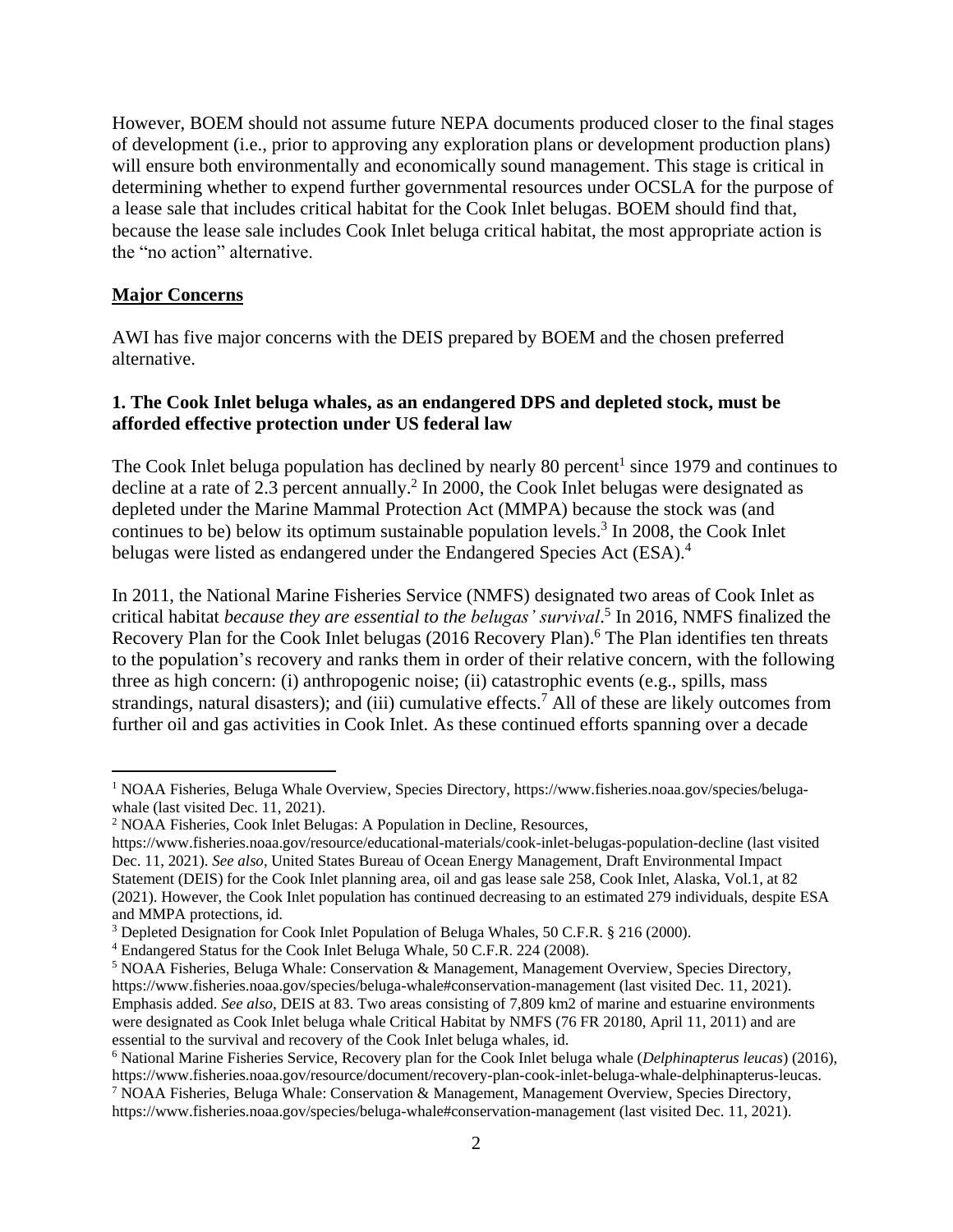suggest, the endangered Cook Inlet belugas depend on all government agencies to provide extra scrutiny during NEPA decision-making processes.

Alaska is the only place in the United States where one can observe belugas in their natural habitat.<sup>8</sup> Belugas are known as the "canaries of the sea" because of their diverse communication calls and their highly sociable behavior.<sup>9</sup> Only one population of belugas is found in Cook Inlet and is genetically isolated from other populations.<sup>10</sup> Moreover, the Cook Inlet belugas are a unique population because of their strong site fidelity, which makes them especially vulnerable to anthropogenic impacts. $11$ 

The DEIS recognizes the direct impacts that LS 258 would have on marine mammals. With regard to Alternative 1, the DEIS notes that potential impacts will include noise associated with seismic airguns and pile-driving, habitat alteration, and vessel strikes.<sup>12</sup> For post-lease activities, the DEIS characterizes the impacts on marine mammals as negligible to minor, and for a large spill as minor to moderate.<sup>13</sup> By avoiding critical habitat for the Cook Inlet belugas and sea otter DPS, Alternatives 3A and 4A offer improved approaches over Alternative 1, but nevertheless remain unacceptable.

Anthropogenic noise is a threat of high concern for the recovery of these whales, as found by NMFS in finalizing the 2016 Recovery Plan, especially in the upper inlet.<sup>14</sup> The noise from various sources (e.g., seismic surveys, pile driving, geohazard surveys, installation of equipment and pipelines, drilling, traffic) can mask beluga hearing at certain frequencies, prevent necessary communication among their population, and disrupt their ability to echolocate.<sup>15</sup> Belugas have sensitive hearing that approaches the lower levels of noise in their habitat.<sup>16</sup> The belugas' large dynamic range of hearing, which encompasses high to low amplitudes, works in quiet environments "but is inherently limited in noisy environments."<sup>17</sup> For example, beluga communication signals and other biological sounds in their environment are often low amplitude.<sup>18</sup> Unfortunately, much of the research on cetaceans and anthropogenic noise focuses

 $\overline{a}$ 

<sup>8</sup> Defenders of Wildlife, Defending Cook Inlet Belugas, StoryMapsArcGis (Dec. 8, 2021),

https://storymaps.arcgis.com/stories/9760c6e5b99f46e1ab95f63b88e418ff.

<sup>9</sup> NOAA Fisheries, Species in the Spotlight: Cook Inlet Beluga Whale, News (Feb. 14, 2018),

[https://www.fisheries.noaa.gov/video/species-spotlight-cook-inlet-beluga-whale.](https://www.fisheries.noaa.gov/video/species-spotlight-cook-inlet-beluga-whale)

<sup>&</sup>lt;sup>10</sup> Center for Biological Diversity, Cook Inlet Beluga Whale, Natural History,

[https://www.biologicaldiversity.org/species/mammals/Cook\\_Inlet\\_beluga\\_whale/natural\\_history.html](https://www.biologicaldiversity.org/species/mammals/Cook_Inlet_beluga_whale/natural_history.html) (last visited Dec. 12, 2021).

<sup>&</sup>lt;sup>11</sup> NOAA Fisheries, Viability of a small, geographically-isolated population of beluga whales, Resources (March 22, 2015), [https://www.fisheries.noaa.gov/resource/peer-reviewed-research/viability-small-geographically-isolated](https://www.fisheries.noaa.gov/resource/peer-reviewed-research/viability-small-geographically-isolated-population-beluga-whales)[population-beluga-whales.](https://www.fisheries.noaa.gov/resource/peer-reviewed-research/viability-small-geographically-isolated-population-beluga-whales) ("A genetically distinct population of beluga whales in Cook Inlet, Alaska, displays strong site fidelity to the inlet year-round.").

 $12$  DEIS at 12.

 $^{13}$  Id.

<sup>&</sup>lt;sup>14</sup> 2016 Recovery Plan at III30-III31.

<sup>&</sup>lt;sup>15</sup>Manuel Castellote, Bruce Thayre, Michael Mahoney, Jeffrey Mondragon, Marc Lammers & Robert J. Small, Anthropogenic noise and the endangered Cook Inlet beluga whale, Delphinapterus leucas: Acoustic considerations for management, Marine Fisheries Review, at 63 (2019).

<sup>&</sup>lt;sup>16</sup> T. Aran Mooney, et. al., Local acoustic habitat relative to hearing sensitivities in beluga whales, Journal of Ecoacoustics, 2, at 10 (June 20, 2018).

<sup>&</sup>lt;sup>17</sup> Id at 10.

<sup>18</sup> Id.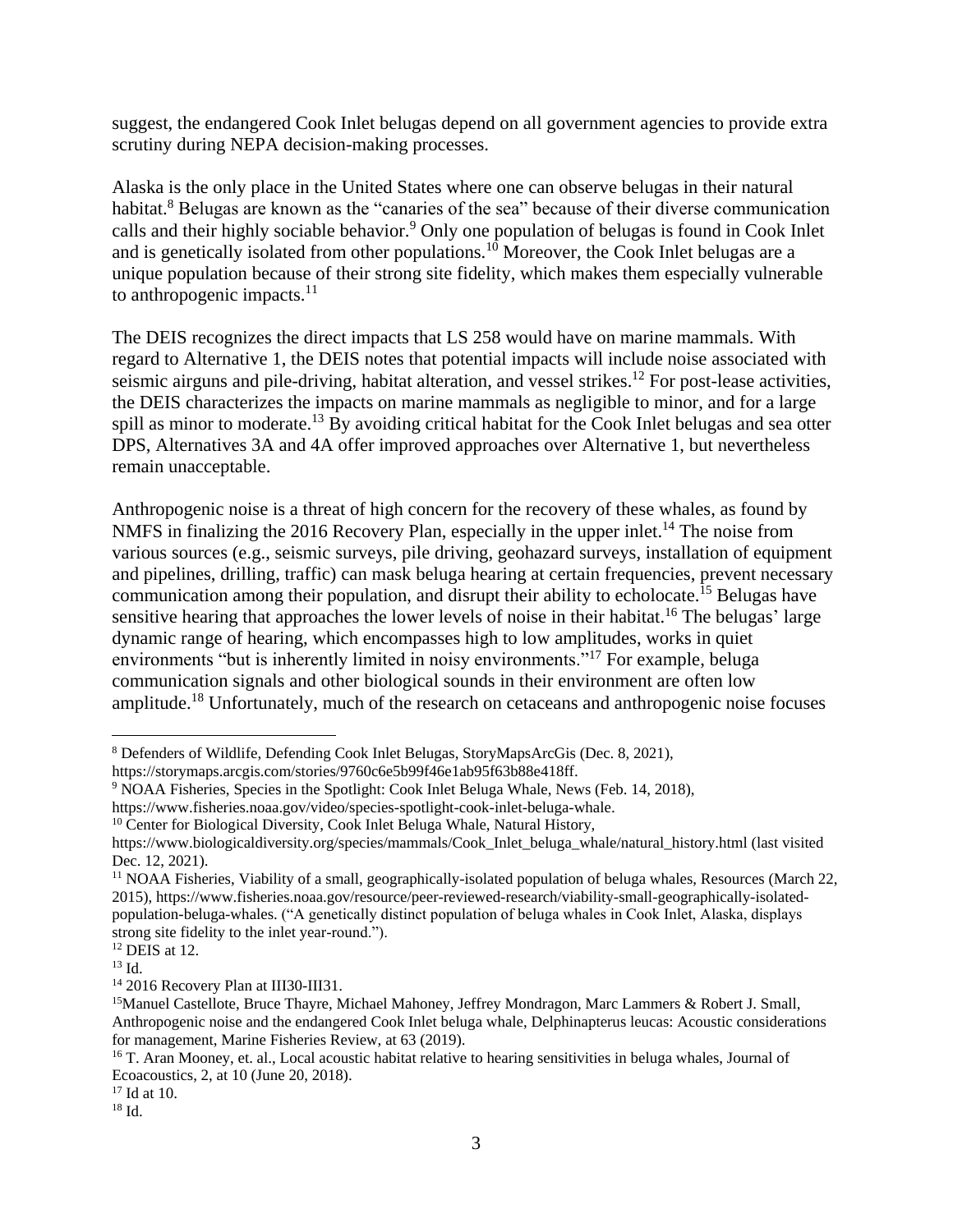on response to high-amplitude sounds.<sup>19</sup> Therefore, human-induced low level noise could result in masking quiet but vital acoustic environmental cues for sensitive hearing in quiet landscapes.<sup>20</sup>

In addition, anthropogenic noise can disrupt behavior essential to survival, including foraging and resting.<sup>21</sup> For example, the masking resulting from anthropogenic noise "can reduce the range of acoustic detection of prey and communication in cooperative feeding such that beluga [sic] feed more efficiently in quieter areas."<sup>22</sup> In areas where noise levels are substantially higher or inherently noisy (e.g., Cook Inlet), scientists are not yet certain of the effects on cetacean hearing thresholds "but masking would likely occur more often."<sup>23</sup>

BOEM suggests "that whales...would likely avoid activities that disturb them,"<sup>24</sup> but fails to address the fact that the belugas would be unlikely to avoid such activities within the inlet due to their strong site fidelity. BOEM should not ignore its own findings that "elevated noise levels in *or near* critical habitat may likely adversely impact the ESA-listed species, [the very] areas designations are intended to protect."<sup>25</sup>

In the 2016 Recovery Plan, NMFS explained how cumulative effects from multiple stressors limiting recovery is the most plausible explanation for why the Cook Inlet beluga whale population has not recovered.<sup>26</sup> Yet BOEM examines noise and other high threats to the endangered belugas in a vacuum, suggesting that "collectively, impacts from post-lease activities conducted as a result of LS 258…would mostly consist of non-injurious, short-term effects" on marine mammals.<sup>27</sup> In its Recovery Plan, however, NMFS came to the opposite conclusion. NMFS explains that "although individual activities might be deemed insignificant when considered independently, creeping normality<sup>28</sup> (e.g., *death by a thousand cuts*) can cause substantial adverse effects to nearly any entity, including Cook Inlet belugas, at both individual and population levels."<sup>29</sup> BOEM must recognize how vulnerable the endangered Cook Inlet belugas are to cumulative effects.

# **2. Critical habitat is designated with a purpose and BOEM should not ignore or diminish the importance of such designations**

Under the ESA, each federal agency is required to ensure that their actions are not likely to adversely modify the critical habitat of any listed species. 16 U.S.C.  $\S$  1536(a)(2). The "no action" alternative will ensure that Cook Inlet beluga critical habitat will not be adversely modified by LS 258.

<sup>28</sup> 2016 Recovery Plan Fn 30 at VI-30 says: "Creeping Normality: the way a major negative change, which happens slowly in many unnoticed increments, is not perceived as objectionable. For more information about the concept of creeping normality, see the book 'Collapse: How Societies Choose to Fail or Succeed' by Jared Diamond." <sup>29</sup> 2016 Recovery Plan at VI30-VI30. Emphasis added.

 $\overline{a}$  $19$  Id.

 $20$  Id.

<sup>21</sup> Id.

<sup>22</sup> Id at 10.

 $23$  Id at 10.

<sup>24</sup> DEIS at 86.

<sup>25</sup> Id. Emphasis added.

<sup>&</sup>lt;sup>26</sup> 2016 Recovery Plan at III7-III8.

<sup>27</sup> DEIS at 90.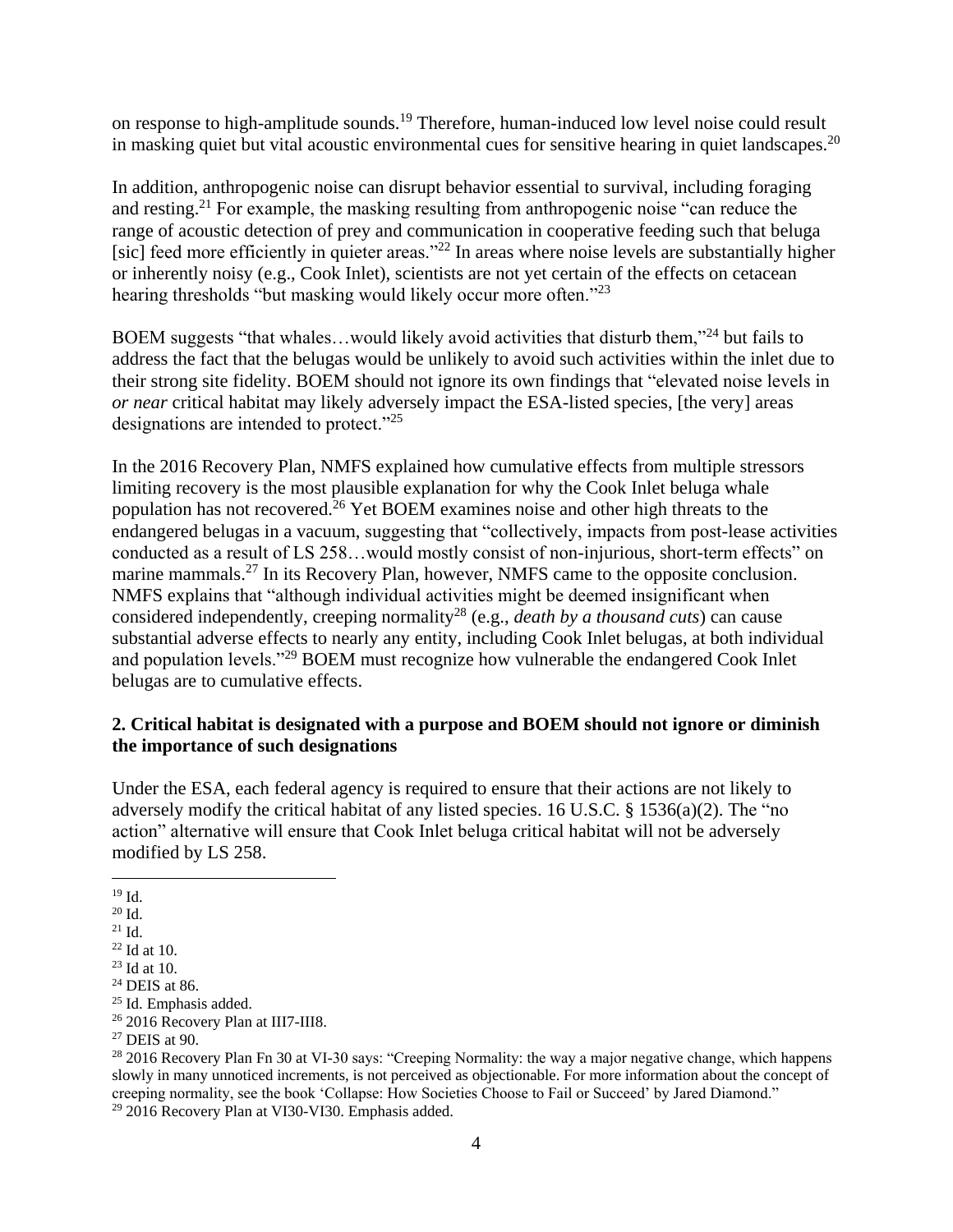In designating critical habitat for the Cook Inlet beluga DPS under the ESA, NMFS considered public and peer review comments, as well as economic and national security impacts.<sup>30</sup> In fact, NMFS specifically chose to exclude consideration of the Port of Anchorage as critical habitat, in consideration of national security interests. NMFS was purposeful and deliberate in selecting the 7,809 km<sup>2</sup> of marine habitat as "critical" for the Cook Inlet beluga. Yet, except for the "no action" alternative, BOEM states that "beluga whale critical habitat within the…OCS blocks represents approximately 0.85 percent of the total area of the beluga whale critical habitat,"<sup>31</sup> giving the impression that the agency views the potential impacts on the area as trivial. The designated critical habitat includes the 0.85 percent that overlaps with LS 258 because NMFS concluded it was *essential* to the population's recovery.

Post-lease-sale exploration and development raises the risk of catastrophic events like oil spills, which NMFS ranked amongst the greatest threats to the Cook Inlet belugas in the 2016 Recovery Plan.<sup>32</sup> A spill or leaking pipeline could pose a serious threat to this small population. As seen from December 2016 to April 2017, Hilcorp Alaska's natural gas pipeline running across Cook Inlet was leaking for an estimated two months before it was detected, and it was another two months before temporary repairs were made.<sup>33</sup> Following the leak, an unusually high number of beluga mortalities were reported in September and October of that year. BOEM wrongly dismisses effects as inconsequential due solely to the notion that a spill or leak is extremely unlikely to occur, a presumption that is neither supported by empirical data or modeling nor precautionary. As the Alaska Wildlife Alliance puts it, "with a mere 279 belugas remaining, one spill could be the final straw that breaks the beluga's back."<sup>34</sup>

#### **3. The DEIS fails to provide adequate transparency with regard to the lack of data on Cook Inlet belugas, particularly on their health impacts from anthropogenic noise**

NEPA requires BOEM to analyze the full range of direct, indirect, and cumulative effects of the identified alternatives. 42 U.S.C. §§ 4321 et seq. The agency has an obligation to identify data gaps if it lacks information after making a reasonable attempt to obtain such information. 40 C.F.R. § 1502.22. As suggested in both major concerns (1) and (2), BOEM fails to explicitly identify the critical data gaps in Cook Inlet beluga research and understanding and goes further, filling those gaps with unsupported speculations.

BOEM suggests that marine mammal responses to noise from lease sales would only result in severe injuries where the "mammal remains in an ensonified area for an extended amount of time," and then goes further to speculate that "even then the injuries would most likely be temporary."<sup>35</sup> BOEM suggests that, in seeking to avoid ensonified areas, marine mammals may

 $\overline{a}$ <sup>30</sup> Designation of Critical Habitat for Cook Inlet Beluga Whale, 50 C.F.R. § 226 (2011).

 $31$  DEIS at 5.

<sup>32</sup> 2016 Recovery Plan at iii5-iii7.

<sup>&</sup>lt;sup>33</sup> Alaska Department of Environmental Conservation, Hilcorp Natural Gas Leak from 8" Pipeline, Division of Spill Prevention and Response: Prevention Preparedness and Response, [https://dec.alaska.gov/spar/ppr/spill](https://dec.alaska.gov/spar/ppr/spill-information/response/2017/04-hilcorp/)[information/response/2017/04-hilcorp/](https://dec.alaska.gov/spar/ppr/spill-information/response/2017/04-hilcorp/) (last visited Dec. 11, 2021).

<sup>&</sup>lt;sup>34</sup> Alaska Wildlife Alliance, Out Comment on the preparation of a potential June 2021 Cook Inlet lease sale 258 (Oct. 13, 2020), https://www.akwildlife.org/news/cook-inlet-lease-sale-boem-beluga-whale. 35 DEIS at 86.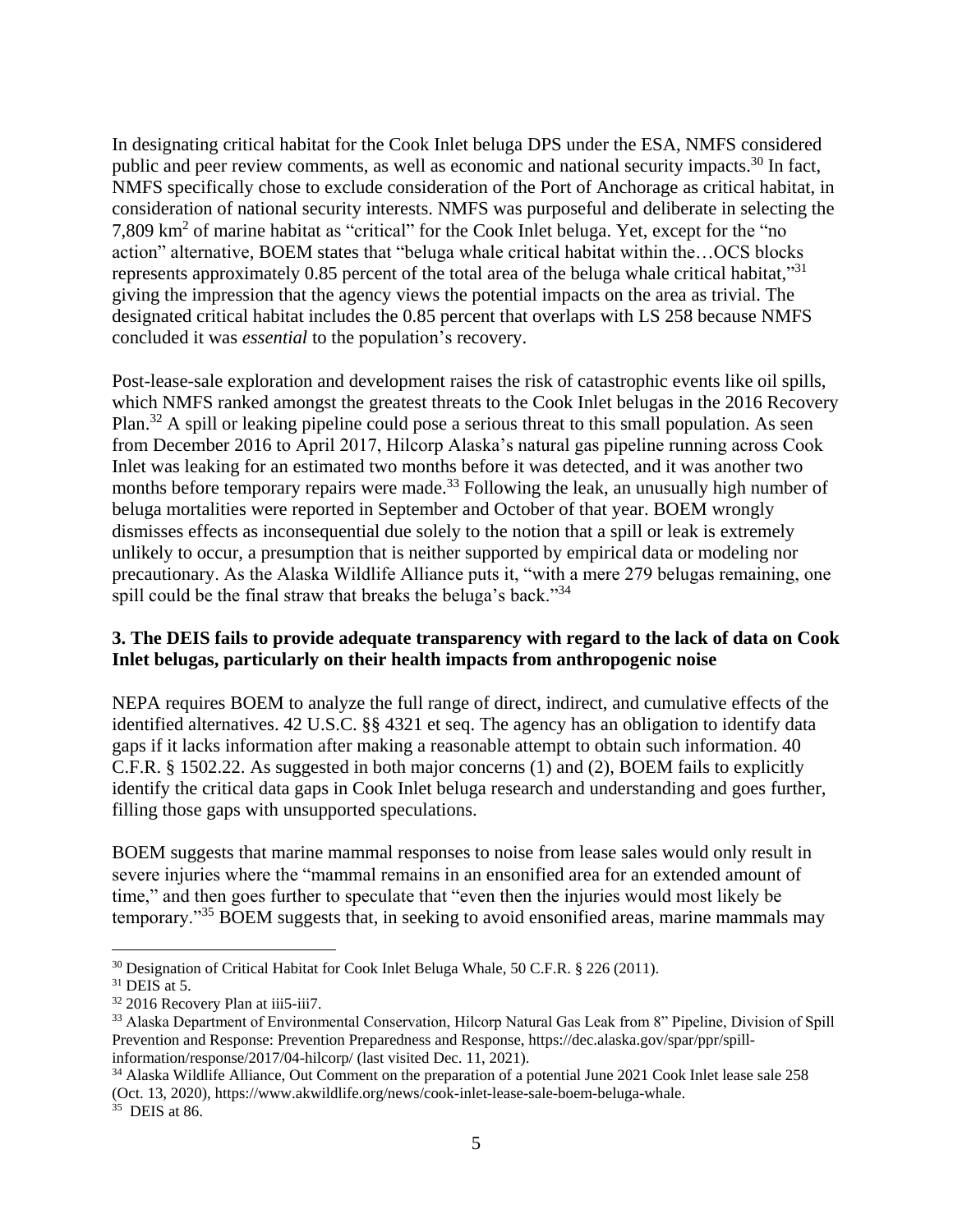leave or abandon their habitat which "could lead to very small energetic costs to individual marine mammals that should not have meaningful effects on their health."<sup>36</sup> In the 2016 Recovery Plan, NMFS came to the opposite conclusion: "Despite the fact that direct and indirect effects of these sounds on [Cook Inlet] belugas have not been analyzed and are currently unknown, there is enough evidence from other odontocete species (including other beluga populations) to conclude that a high potential exists for negative impacts [from anthropogenic noise]."<sup>37</sup> When assessing impacts to a species or population that is in danger of extinction, it is unacceptable for a government agency to speculate to this degree as the basis for its decisionmaking, especially in light of the directly conflicting findings from NMFS. The Ninth Circuit has invalidated agency determinations when it fails to address concerns raised by its own experts along with other state and federal agencies.<sup>38</sup> Further, in *Cook Inletkeeper v. Raimondo*, the court found, where the agency failed to explain why the effects of noise on Cook Inlet belugas will be insignificant, the EA failed to take the requisite hard look at the effects of the agency action (tugs towing drill rigs in Cook Inlet).<sup>39</sup>

In 2019, NMFS released findings from a five-year set of sound recordings in Cook Inlet. Manuel Castellote, research affiliate at NMFS's Alaska Fisheries Science Center, determined that, at a minimum, several of the current anthropogenic noise sources will likely affect beluga behavior and result in the possibility of acoustic injury, but concluded that more research is needed to be certain of the health impacts from the noise.<sup>40</sup> Inter-governmental scientists continue to collect data on anthropogenic noise impacts on Cook Inlet belugas, but thus far current methods have been unable to identify specific impacts to the population's long-term health.<sup>41</sup> In the 2016 Recovery Plan, NMFS concluded that anthropogenic noise might induce chronic effects in the long term, "altering the health of individual [Cook Inlet] belugas, which in turn have consequences at the population level (i.e., decreased survival and reproduction).<sup>342</sup> In 2019, NMFS clarified that scientists do not yet fully understand the long-term impact of noise on belugas $43$  (or indeed, most marine mammals).

Where there is significant uncertainty about health impacts to an affected species or population, agencies should be explicit in identifying such unknowns, and should invoke the precautionary principle. The MMPA was developed with precaution as a guiding principle for management.<sup>44</sup> The "precautionary approach" was outlined at the UN Rio Declaration Environment and

 $\overline{a}$ 

<sup>40</sup> NOAA Fisheries, Potential Impacts of Noise on Endangered Beluga Whales in Cook Inlet, News (June 3, 2019), https://www.fisheries.noaa.gov/feature-story/potential-impacts-noise-endangered-beluga-whales-cook-inlet.

<sup>36</sup> Id.

<sup>37</sup> 2016 Recovery Plan at III31-III31.

<sup>38</sup> *See*, e.g., *Western Watersheds Project v. Kraayenbrink,* 632 F. 3d at 492. (Sept. 1, 2010). In doing so, the agency "offered no reasoned analysis whatsoever in support of its conclusion – which is in direct conflict with the conclusion of its own experts and sister agency… - that there will be no environmental effect caused by" the federal action, id. at 492.

<sup>&</sup>lt;sup>39</sup> Cook Inletkeeper, et. al. v. Raimondo, et. al., No. 3:19-cv-00238-SLG, at 47 (D. Alaska Mar. 30, 2021).

<sup>41</sup> NOAA Fisheries, Species in the Spotlight: Cook Inlet Beluga Whale, News (Feb. 14, 2018),

[https://www.fisheries.noaa.gov/video/species-spotlight-cook-inlet-beluga-whale.](https://www.fisheries.noaa.gov/video/species-spotlight-cook-inlet-beluga-whale)

<sup>42</sup> 2016 Recovery Plan at III31-III31.

<sup>43</sup> NOAA Fisheries, Potential Impacts of Noise on Endangered Beluga Whales in Cook Inlet, News (June 3, 2019), https://www.fisheries.noaa.gov/feature-story/potential-impacts-noise-endangered-beluga-whales-cook-inlet.

<sup>44</sup> Jeffrey D. Burright, Adaptive meets precautionary: Navigating risk and rules in collaborative marine renewable energy permitting processes, Marine Resource Management, 10-10 (Dec. 7, 2017).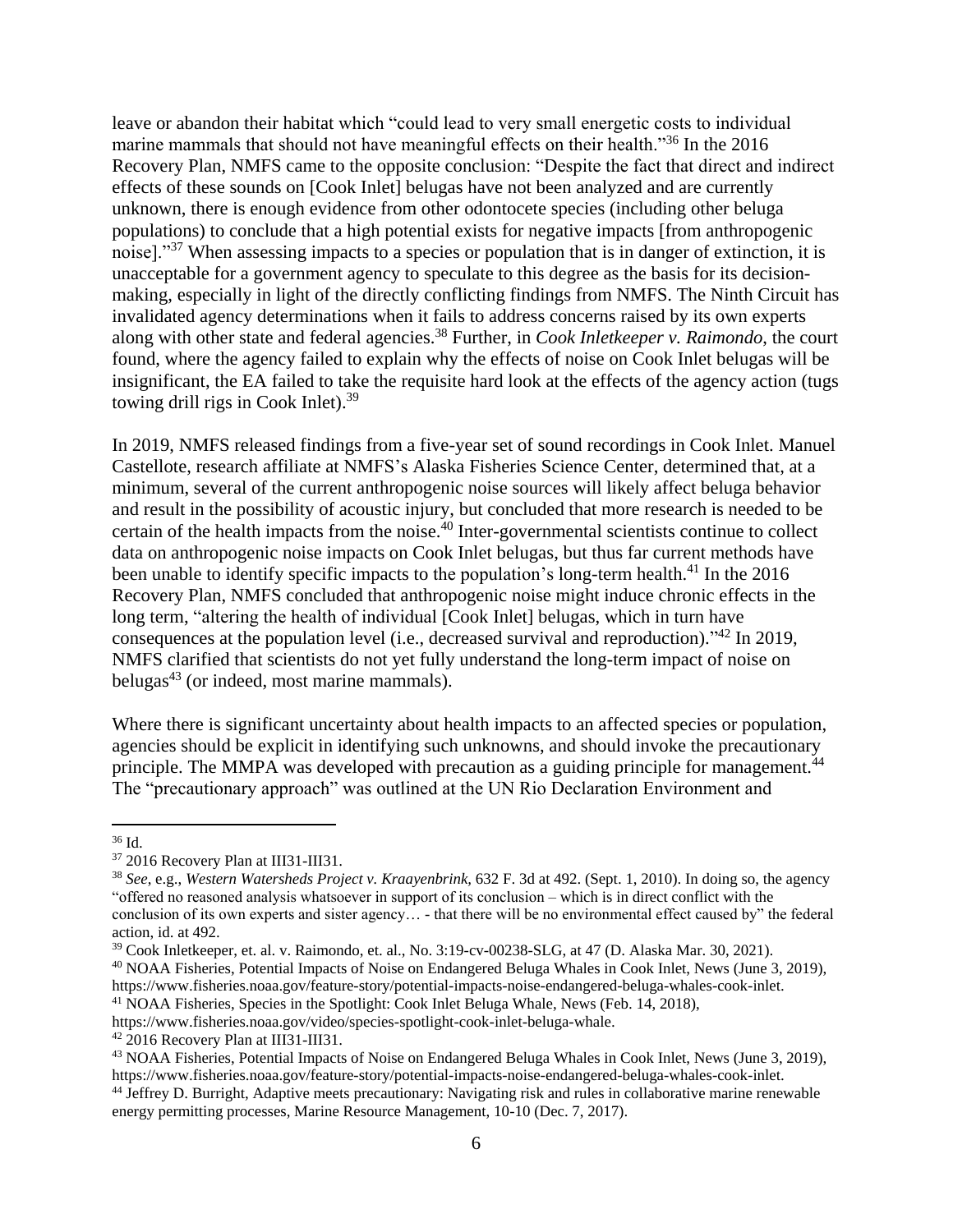Development Summit in 1992<sup>45</sup> The report advocates that the precautionary principle "shall be widely applied by States according to their capabilities. Where there are threats of serious or irreversible damage, lack of full scientific certainty shall not be used as a reason for postponing cost-effective measures to prevent environmental degradation."<sup>46</sup> The MMPA explicitly seeks to prevent continued depletion of marine mammal populations by requiring immediate measures be taken to replenish stocks and to protect essential habitats for populations suffering from anthropogenic impacts.<sup>47</sup> As demonstrated in the DEIS, there is a widely diverse set of marine mammals living within and near Cook Inlet. BOEM should recognize the importance of these marine mammals and adopt the precautionary approach found at the heart of the MMPA.

#### **4. The threatened Northern Sea Otter Southwestern distinct population segment must be afforded effective protection under US federal law**

The Northern sea otter DPS once contained over half of the world's sea otters.<sup>48</sup> The population has declined nearly 65 percent since the mid-1980s.<sup>49</sup> In 2005, the U.S. Fish and Wildlife Service (FWS) listed these sea otters as threatened under the ESA.<sup>50</sup> In 2009, the FWS designated critical habitat for the population encompassing about  $15,000 \text{ km}^2$ .<sup>51</sup> In 2013, the FWS finalized a Recovery Plan for these otters.<sup>52</sup>

BOEM concludes that sea otters, including the DPS, are "year-round residents within the Proposed Lease Sale Area, including nearshore areas in parts of western and eastern lower Cook Inlet."<sup>53</sup> However, BOEM characterizes the geographic extent of sea otter critical habitat within the proposed lease sale area as negligible, finding it "equates to a small percentage [0.75 percent] of northern sea otter critical habitat."<sup>54</sup> BOEM once again fails to adequately portray and appreciate the purpose of critical habitat designations. The FWS designated all  $15,000 \text{ km}^2$  as essential to the population's recovery, including the 0.75 percent that overlaps with seven blocks in LS 258. Critical habitat should not be characterized as negligible no matter the size, because its very purpose is to ensure the survival of threatened and endangered species.

 $\overline{a}$ 

<sup>45</sup> United Nations Conference on Environment and Development, Report of the United Nations Conference on Environment and Development, Rio Declaration on Environment and Development 3-14 (June 1992).  $46$  Id. at 3.

<sup>47</sup> Marine Mammal Protection Act, 16 U.S.C. § 1361(2) (2012).

<sup>48</sup> U.S. Fish & Wildlife Service, Northern Sea Otter, Endangered Species,

<https://www.fws.gov/alaska/pages/endangered-species/northern-sea-otter> (last visited Dec. 12, 2021).

<sup>49</sup> Id.

<sup>&</sup>lt;sup>50</sup> Determination of Threatened Status for the Southwest Alaska Distinct Population Segment of the Northern Sea Otter, 50 C.F.R. 17 (2005).

<sup>&</sup>lt;sup>51</sup> Alaska Department of Fish and Game, Northern Sea Otter Critical Habitat, Federally Listed Threatened Species, <http://www.adfg.alaska.gov/index.cfm?adfg=specialstatus.fedhabitat&species=northernseaotter> (last visited Dec. 12, 2021).

<sup>52</sup> Alaska Department of Fish and Game, Northern Sea Otter Policy Actions, Federally Listed Threatened Species, <http://www.adfg.alaska.gov/index.cfm?adfg=specialstatus.fedpolicy&species=northernseaotter> (last visited Dec. 12, 2021).

<sup>53</sup> DEIS at 85.

<sup>54</sup> Id.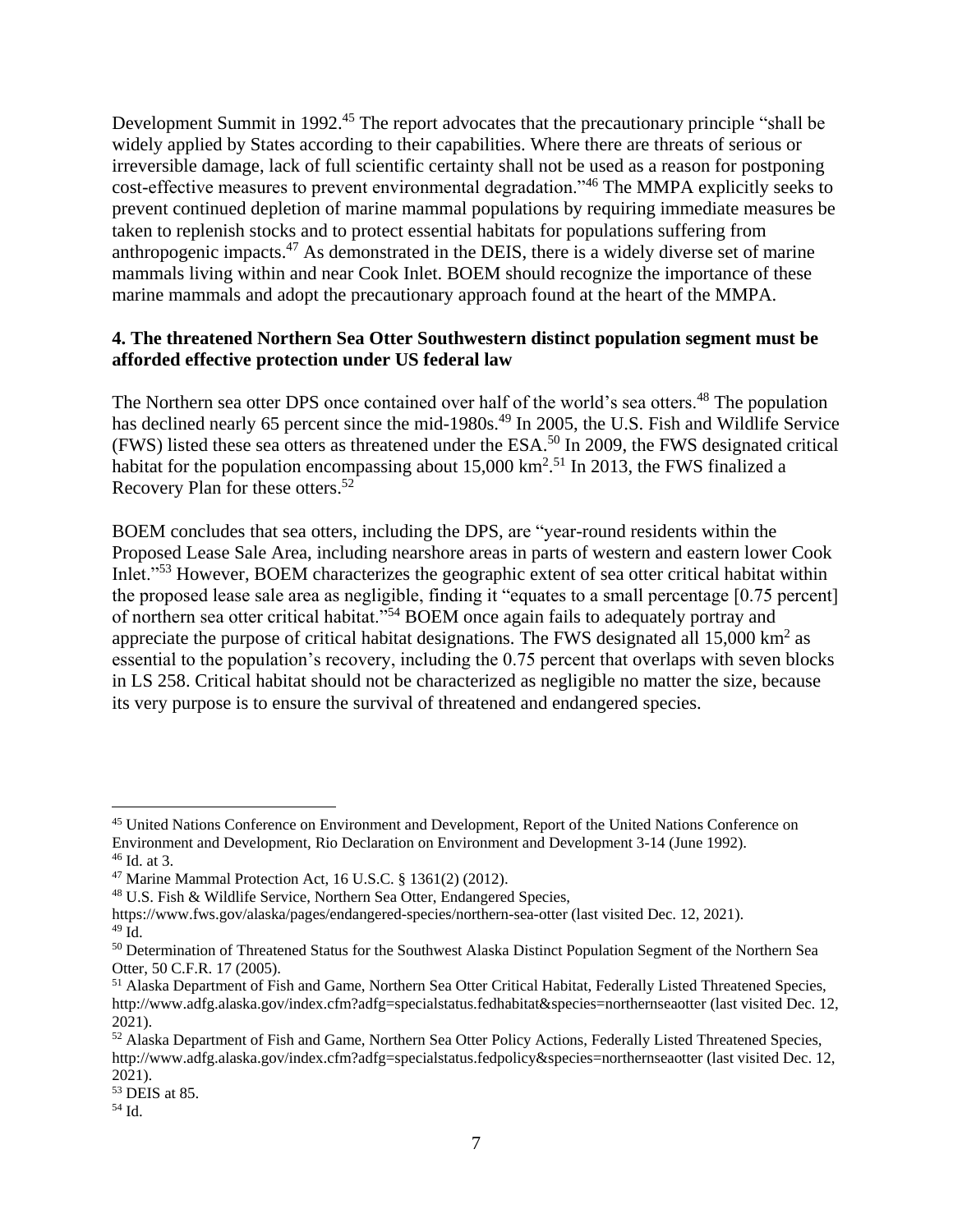Similar to the Cook Inlet belugas, the sea otter DPS will experience direct impacts from postlease-sale activities. Sea otters use all of their senses to interact with their environment.<sup>55</sup> Often, otters forage at night when light is limited and must use their paws and whiskers to efficiently find food.<sup>56</sup> Like belugas, sea otters are known as social species and communicate often within their groups.<sup>57</sup> The Alaska Department of Fish and Game finds that sea otters are at high risk of negative impacts in the case of oil spills, due to the percentage of time they spend floating at the water surface (thereby with high potential to have their fur oiled, which decreases their ability to retain body heat and can lead to fatal hypothermia, as well as to ingest oil as they try to clean their coat). $58$ 

In 2020, BOEM began an ongoing study to quantify sea otter abundance, distribution, and foraging intake in Cook Inlet.<sup>59</sup> BOEM stresses that information is limited on the effects of postlease-sale activities on sea otter distribution and behavior.<sup>60</sup> One of the specific research questions BOEM plans to address is what effect oil and gas development activities might have on otter abundance and distribution in lower Cook Inlet.<sup> $61$ </sup> Yet in the DEIS, BOEM comes to the conclusion: "[C]ollectively, impacts from post-lease activities conducted as a result of LS 258…would mostly consist of non-injurious, short-term effects resulting in temporary behavioral reactions by affected individuals, and would not result in population-level effects."<sup>62</sup> BOEM finds that there is not enough known about oil and gas development activities' impact on the sea otter DPS, yet concludes that post-lease-sale activities from LS 258 would mostly be noninjurious and short term. This conclusion goes well beyond what is supported by the current science and is non-precautionary. The only action that will ensure no long-term impacts from oil and gas development is to the "no action" alternative.

## **5. BOEM should seek to limit US contributions to climate change by finding for the "no action" alternative**

The effects of anthropogenic greenhouse gas emissions are widespread, with glaciers and ice sheets melting, oceans absorbing increasing amounts of heat and carbon dioxide (leading to ocean acidification), and global sea levels rising.<sup>63</sup> BOEM, as the critical agency administering OCSLA, has an important opportunity to treat the climate crisis seriously by limiting oil and gas

 $\overline{a}$ 

<sup>55</sup> Dana Kobilinsky, Sea otters use whiskers and paws to find their prey, The Wildlife Society (Nov. 14, 2018). https://wildlife.org/sea-otters-use-whiskers-and-paws-to-find-their-prey/

 $56 \text{ Id.}$ 

<sup>57</sup> Id.

<sup>58</sup> Alaska Department of Fish and Game, Northern Sea Otter Species Profile, Animal Description, <http://www.adfg.alaska.gov/index.cfm%3Fadfg=seaotter.main> (last visited Dec. 12, 2021).

<sup>59</sup> Bureau of Ocean Energy Management, Environmental studies program ongoing study: Quantifying sea otter abundance, distribution, and foraging intake in Cook Inlet Alaska, using unmanned aircraft systems technology, at 1 (Oct. 16, 2019). [https://www.boem.gov/sites/default/files/documents/environment/environmental-studies/AK-20-](https://www.boem.gov/sites/default/files/documents/environment/environmental-studies/AK-20-04_0.pdf) [04\\_0.pdf](https://www.boem.gov/sites/default/files/documents/environment/environmental-studies/AK-20-04_0.pdf)

<sup>60</sup> Id.

 $61$  Id at 3.

<sup>62</sup> DEIS at 91.

<sup>63</sup> Columbia Law School: Sabin Center for Climate Change, Notice of intent to prepare an environmental impact statement for the proposed 2019 Beaufort Sea Planning Area, Docket ID BOEM-2018-0054, PDF (Jan. 3, 2019). https://climate.law.columbia.edu/sites/default/files/content/docs/comments%20and%20legal%20briefs/EIA-Comments-01-2019-Beaufort-Proposed-2019-Lease-Sale-NOI-for-EIS.pdf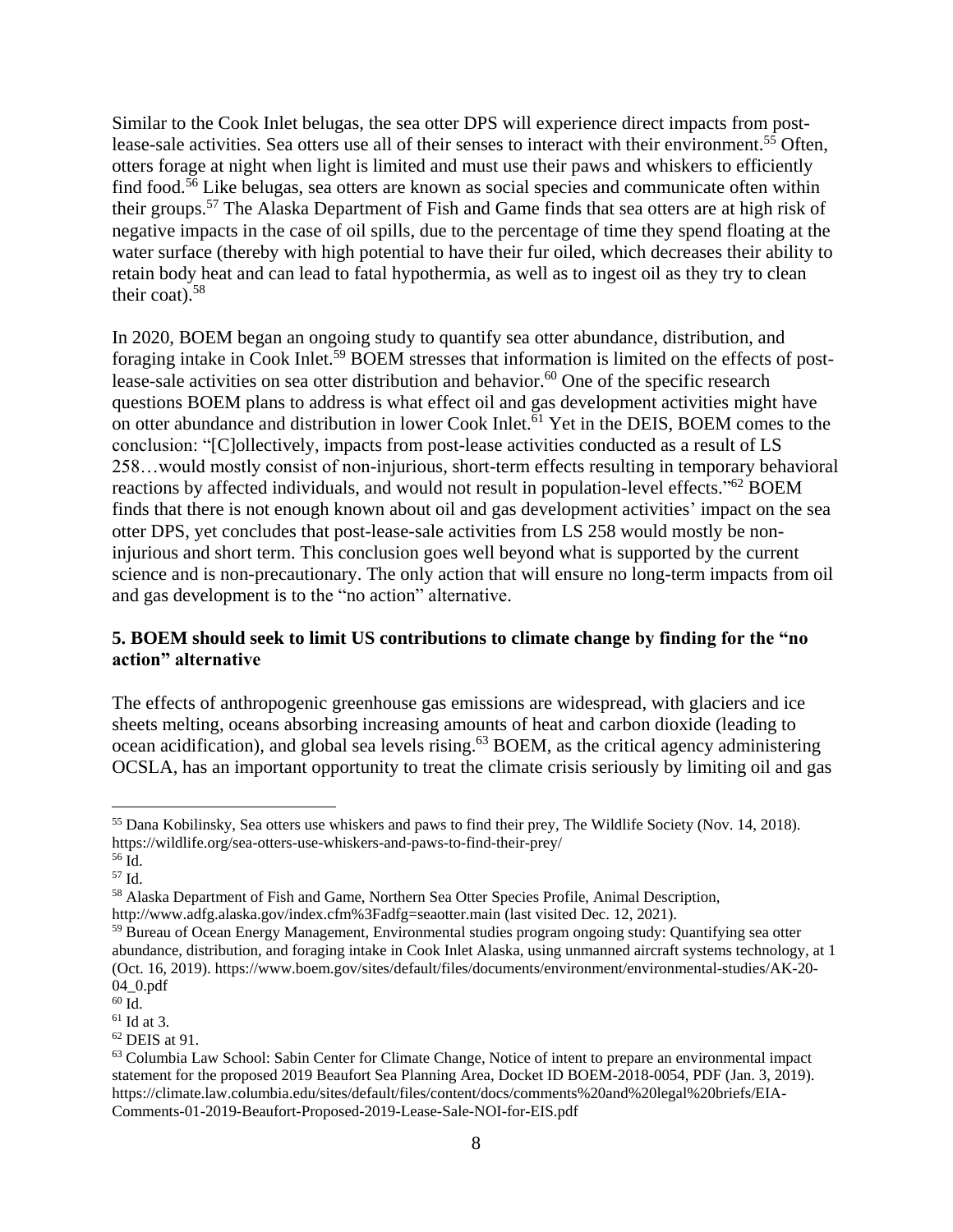leases into the future. BOEM should not treat lease sales as givens, nor post-lease-sale activities as stand-alone actions.

Alaska is on the front lines of the climate crisis. In the last 50 years, Alaska has warmed by about 2.5 degrees Fahrenheit on average.<sup>64</sup> In comparison, the contiguous US has warmed by about 1.5 degrees Fahrenheit on average. <sup>65</sup> The higher northern latitudes are warming at a much faster rate than the more temperate zones globally.<sup>66</sup> Current climate models show that Arctic waters could be completely ice-free in the late summers due to shrinking glaciers, receding sea ice, and thawing permafrost by 2050. 67

These drastic changes in the climate have already begun to affect the lives of Alaska Natives and residents across the state. In 2019, the federal cod fishery in the Gulf of Alaska closed for the 2020 season due to concerns over low stock from warming ocean temperatures.<sup>68</sup> In fall of 2019, a stock assessment showed Gulf cod populations at historic lows, with "next to no" new eggs.<sup>69</sup> The Institute of Social and Economic Research, University of Alaska Anchorage, developed a report in 2018 on the economic effects of climate change in Alaska.<sup>70</sup> The report concluded that overall, from five relatively certain large effects that could be readily quantified, an annual net cost of \$340–\$700 million would be imposed on the Alaskan government from the effects of climate change.<sup>71</sup> Due to permafrost thaw, an estimated \$6 billion in costs for buildings, pipelines, roads, and other infrastructure over the next 20 years is expected because of uneven sinking ground.<sup>72</sup>

BOEM comes to the same conclusion in the DEIS, finding that these climate impacts are no longer abstract or in the future but are presently affecting the state. BOEM finds that "long-term and widespread impacts from climate change include ocean acidification, rising sea levels, shoreline erosion, warming of surface water temperatures, and an overall drying of onshore surface waters."<sup>73</sup> Once again, however, BOEM concludes that, despite these "long-term and widespread impacts," the cumulative effects to water quality resulting from climate change would be minor.<sup>74</sup> This is unacceptable. BOEM must help limit contributions to climate change by finding for the "no action" alternative in the DEIS.

 $\overline{a}$  $64$  The Climate Reality Project, How is the climate crisis affecting Alaska (Mar. 11, 2020).

https://www.climaterealityproject.org/blog/how-climate-crisis-affecting-alaska <sup>65</sup> Id.

<sup>66</sup>Matthew Berman & Jennifer Schmidt, Economic effects of climate change in Alaska, University of Alaska, American Meteorological Society (Dec. 12, 2021).

<sup>&</sup>lt;sup>67</sup> The Climate Reality Project, How is the climate crisis affecting Alaska (Mar. 11, 2020).

https://www.climaterealityproject.org/blog/how-climate-crisis-affecting-alaska

<sup>68</sup> Kavitha George, Alaska cod fishery closes and industry braces for ripple effect, NPR (December 8, 2019). https://www.npr.org/2019/12/08/785634169/alaska-cod-fishery-closes-and-industry-braces-for-ripple-effect  $69 \text{ Id.}$ 

 $70$  Matthew Berman & Jennifer Schmidt, Economic effects of climate change in Alaska, University of Alaska, American Meteorological Society (Dec. 12, 2021).

<sup>71</sup> Id.

<sup>72</sup> Environmental Defense Fund, How will climate change affect Alaska?, State-By-State Fact Sheet PDF, [https://www.edf.org/sites/default/files/content/regional\\_releases\\_alaska\\_web\\_version.pdf](https://www.edf.org/sites/default/files/content/regional_releases_alaska_web_version.pdf) (last visited Dec. 12, 2021).

<sup>73</sup> DEIS at 57.

<sup>74</sup> DEIS at 57-58.